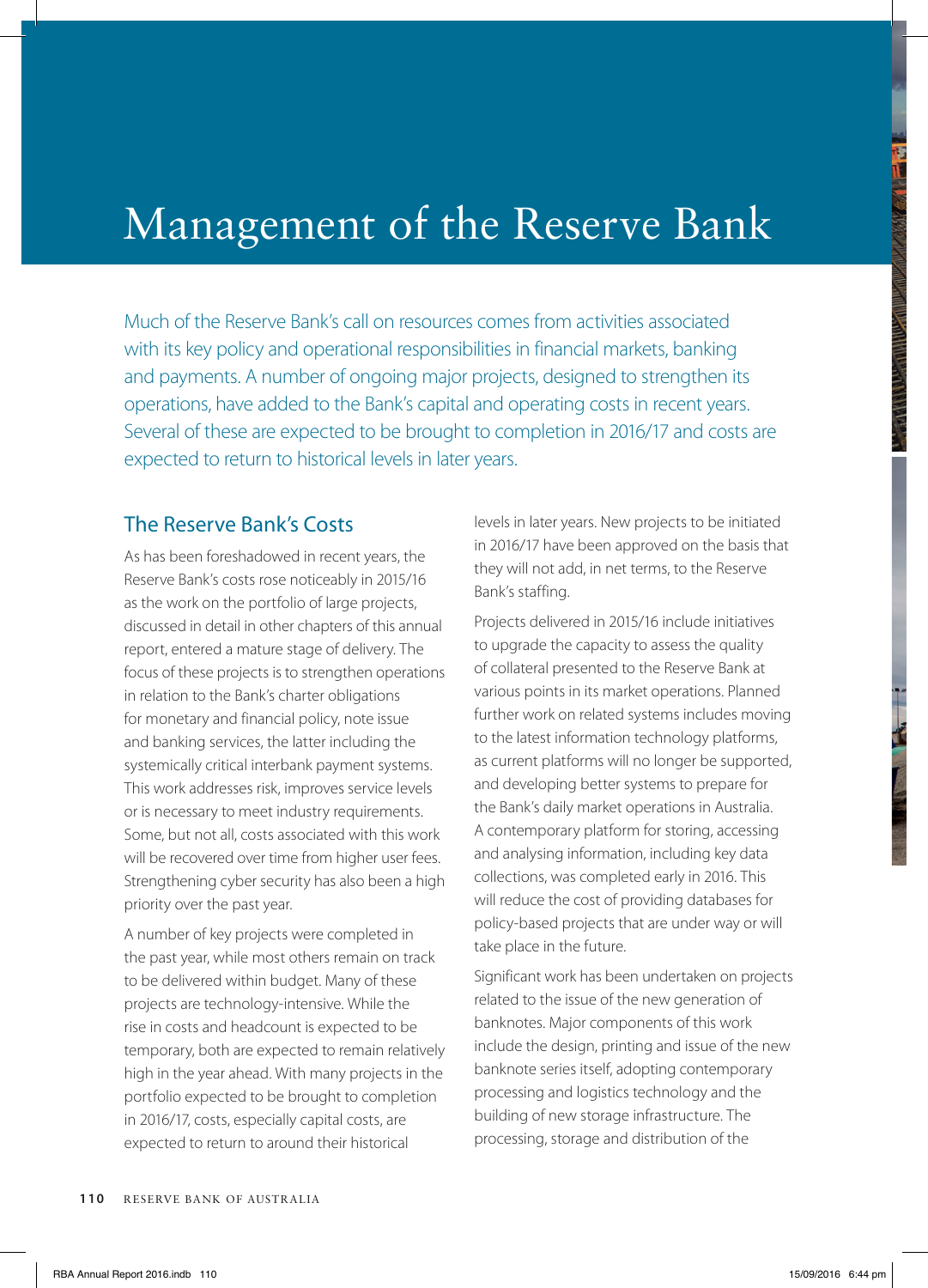

(Image top) Frank Campbell (Assistant Governor, Corporate Services) with Grant Baldwin (Head of Facilities Management Department), Ed Jacka (Senior Manager, Facilities Management Department) and Michael Walker (Senior Manager, Facilities Management Department) at the National Banknote Site in June 2016; (image above) a progress photo of the external precast panel façade of the National Banknote Site, August 2016

new series of banknotes will be centred on the National Banknote Site (NBS), which is being constructed adjacent to the printing facilities operated by Note Printing Australia Limited (NPA) at Craigieburn, Victoria. The NBS was approved by the Parliamentary Public Works Committee in February 2014. Construction is proceeding consistent with this approval, with practical completion expected by the end of 2016. The

project remains within the budget advised to the Parliamentary Public Works Committee.

Other major projects that are under way are designed to improve banking and payment services to customers and platforms provided to the finance sector. As well as starting the next stage of the work to update the Reserve Bank's own banking systems, the Bank is adapting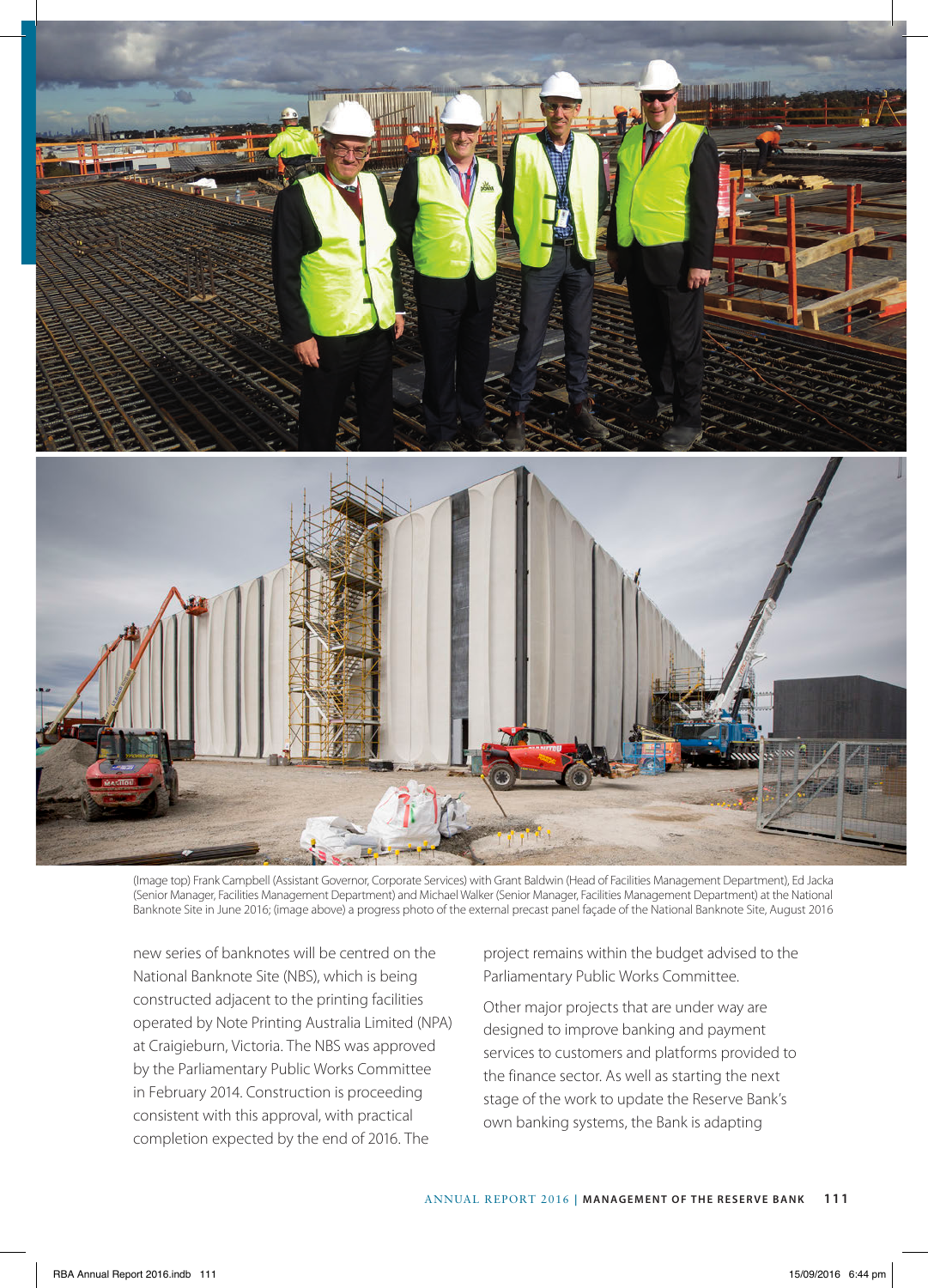these systems to participate in the industry-led initiative to develop the New Payments Platform, which will allow low-value payments to be cleared and settled in near 'real time'. Separately, the Bank is also making a major contribution to this system-wide infrastructure by developing platforms that will immediately clear and settle transactions by authorised deposit-taking institutions resulting from these 'low-value' payments. The infrastructure for the Reserve Bank Information and Transfer System (RITS), Australia's high-value payments system, is being strengthened as hardware is replaced within a more resilient and secure network structure, thereby further reducing risk to the interbank payments system. These banking and payment systems will, over time, recover their ongoing operating costs from user fees.

With many large projects heavily dependent on information technology systems and infrastructure, work has been undertaken to ensure information technology assets are appropriately mature, resilient and manage operational and other risk to acceptable levels. Significant resources have been applied to strengthening cyber security. The Reserve Bank has been certified as complying to a mature standard with the 'Top Four' strategies recommended by the Australian Signals Directorate (ASD) for containing cyber threats; significant progress has been made in adopting the remainder of the ASD's strategies, with the Bank being certified as fully compliant with an additional 16 and having compensating controls for a further five. The Bank intends to implement the remaining 10 ASD strategies and achieve certification by the end of 2016. Contemporary storage technology was introduced, the first major activity provided as a managed service, in an arrangement that aims to reduce both cost and risk. A number of administrative systems have also been automated, with some offsetting cost

reduction from lower staff numbers working on relevant activities.

The Reserve Bank has a substantial program to maintain its physical assets, including buildings, to ensure that building services remain effective and resilient and that associated risks are managed appropriately. The mechanical systems that operate the passenger and bullion lifts in the Bank's Head Office, which date from the building's construction in the early 1960s, are currently being replaced. In 2015/16, a major project to strengthen perimeter security around the NPA site was completed, some Head Office accommodation was refurbished and work on upgrading the fire safety system was in train.

The project to transfer the Reserve Bank staff superannuation fund to an external master trust made good progress over 2015/16 and is expected to be completed in the year ahead, as the competitive process to make an appointment was completed and a provider appointed. This project will help manage to lower levels the risk associated with the continually changing regulatory landscape for superannuation and eliminate any potential for perceived conflicts of interest from the Bank undertaking such an activity. The transfer of this fund will also significantly reduce costs for the Bank and fund members, as well as provide better services to members. The trustees of the staff superannuation fund have endorsed this proposal. Administration of the fund had already been outsourced in 2013, with significant cost reductions at that time. The defined benefit component of the Bank's superannuation scheme was closed to new members in August 2014.

General operating expenses associated with running the Reserve Bank's routine operations and projects, as opposed to those associated with holding assets, making transactions or purchasing banknotes, rose by 9.1 per cent in 2015/16. This increase partly reflected additional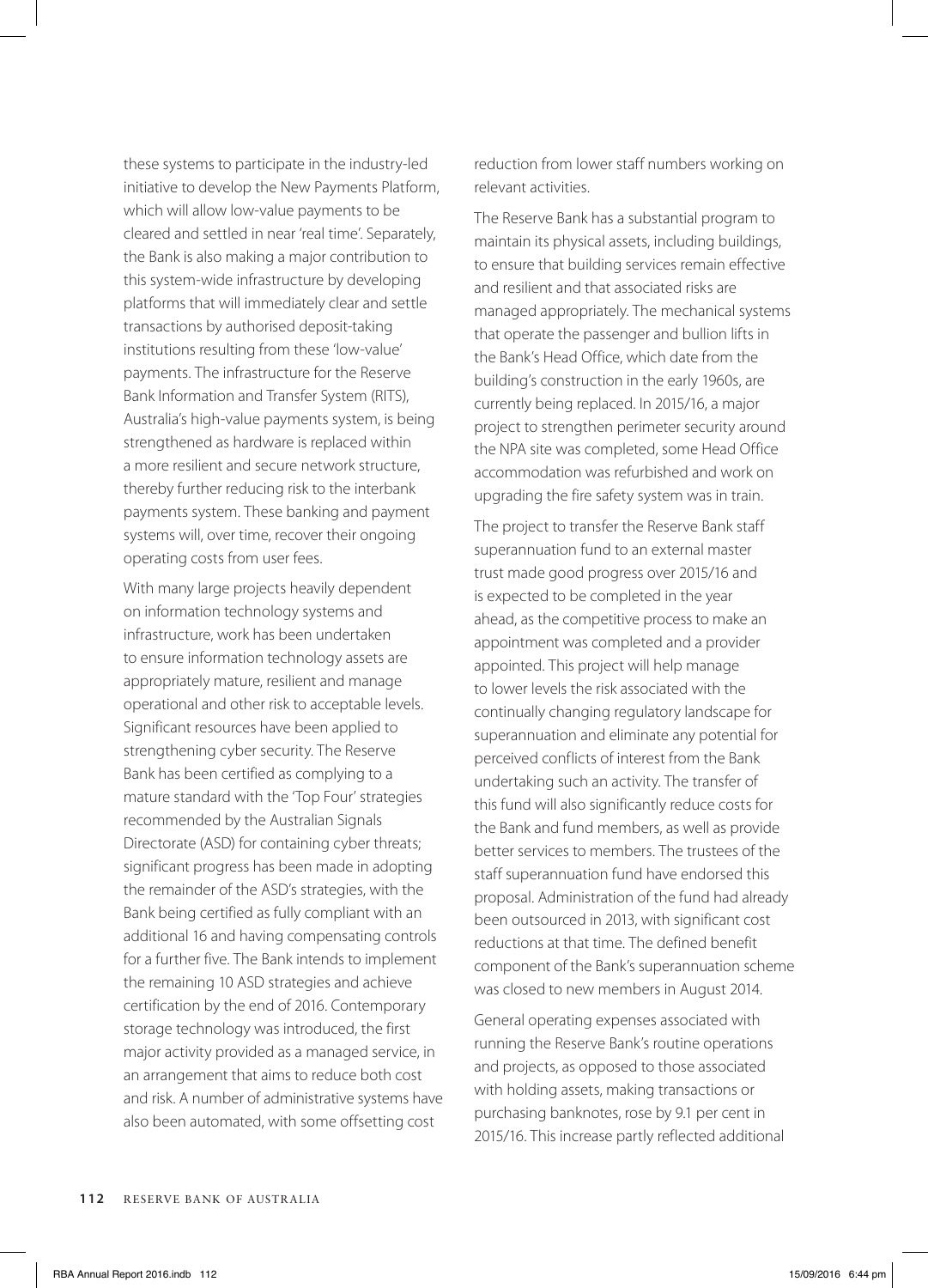| \$ million              |         |         |         |         |         |  |
|-------------------------|---------|---------|---------|---------|---------|--|
|                         | 2011/12 | 2012/13 | 2013/14 | 2014/15 | 2015/16 |  |
| Staff costs             | 156.7   | 169.0   | 184.6   | 1953    | 212.8   |  |
| Other costs             | 727     | 76.8    | 87.4    | 89.0    | 97.4    |  |
| General operating costs | 2294    | 2458    | 2720    | 2843    | 310.3   |  |
| Of which:               |         |         |         |         |         |  |
| Cost of projects        | 9.1     | 11 8    | 18.4    | 28.0    | 34.9    |  |

## **General Operating Costs(a)**

(a) Excluding NPA and banknote management expenses, and costs directly linked with transaction-based revenue

staffing associated with work on the major projects that are under way, as discussed above. Excluding spending on projects, operating costs for ongoing activities increased by 7.4 per cent in 2015/16. However, the previous year's costs had been held down by the delay in finalising the new Workplace Agreement, which meant that pay rises for 2014 were not paid until August 2015. Abstracting from this and the rise in depreciation, costs of 'business as usual' activities rose by 3.6 per cent in 2015/16. As noted in the chapter on 'Our People', the Workplace Agreement, which was negotiated in the context of expenditure restraint in the broader public sector, provided for a performance-based salary increase, distributed from a pool equivalent to 2 per cent of salaries in each of 2014/15 and 2015/16, alongside an increase in standard work hours from September 2016. The rise in operating costs for ongoing activities is expected to moderate in 2016/17, although total costs are expected to rise by a bit more than in 2015/16, as activity on projects peaks in 2016/17 and depreciation costs rise appreciably, reflecting the substantially higher asset base. The start-up of some new 'business as usual' activities, such as operations at the NBS, will also add to ongoing costs.

The extent of the Reserve Bank's investment in its strategic initiatives is reflected by the significant level of capital expenditure incurred in 2015/16. This also reflects the progress that has been made in terms of delivering the portfolio of

strategic projects in train across the Bank. Capital outlays, which rose by \$51.6 million, were heavily concentrated on the major initiatives to develop technology and communication systems for banking, payments and settlements, though they also reflect the work undertaken to strengthen security at the NPA site and the construction of the new NBS facility at that location.

#### Facilities and Environmental Management

The Reserve Bank owns premises in locations where there is a business need to do so, namely its Head Office in Sydney; the HC Coombs Centre for Financial Studies in Kirribilli, Sydney; office buildings in Melbourne and Canberra; the note printing facility at Craigieburn, north of Melbourne; and the Business Resumption Site in north-west Sydney. In addition to the buildings it owns, the Bank leases accommodation for its State Offices in Adelaide, Brisbane and Perth – where its requirements for space are modest – and for its offices in London, New York and Beijing.

The value of the Reserve Bank's property assets increased by \$35 million to about \$390 million in 2015/16, primarily because of an increase in the value of the Sydney, Melbourne and Craigieburn facilities. Surplus accommodation in the Bank's properties is leased to external tenants. Net income from these leases amounted to \$11.2 million in 2015/16, compared with \$10.9 million in the previous year.